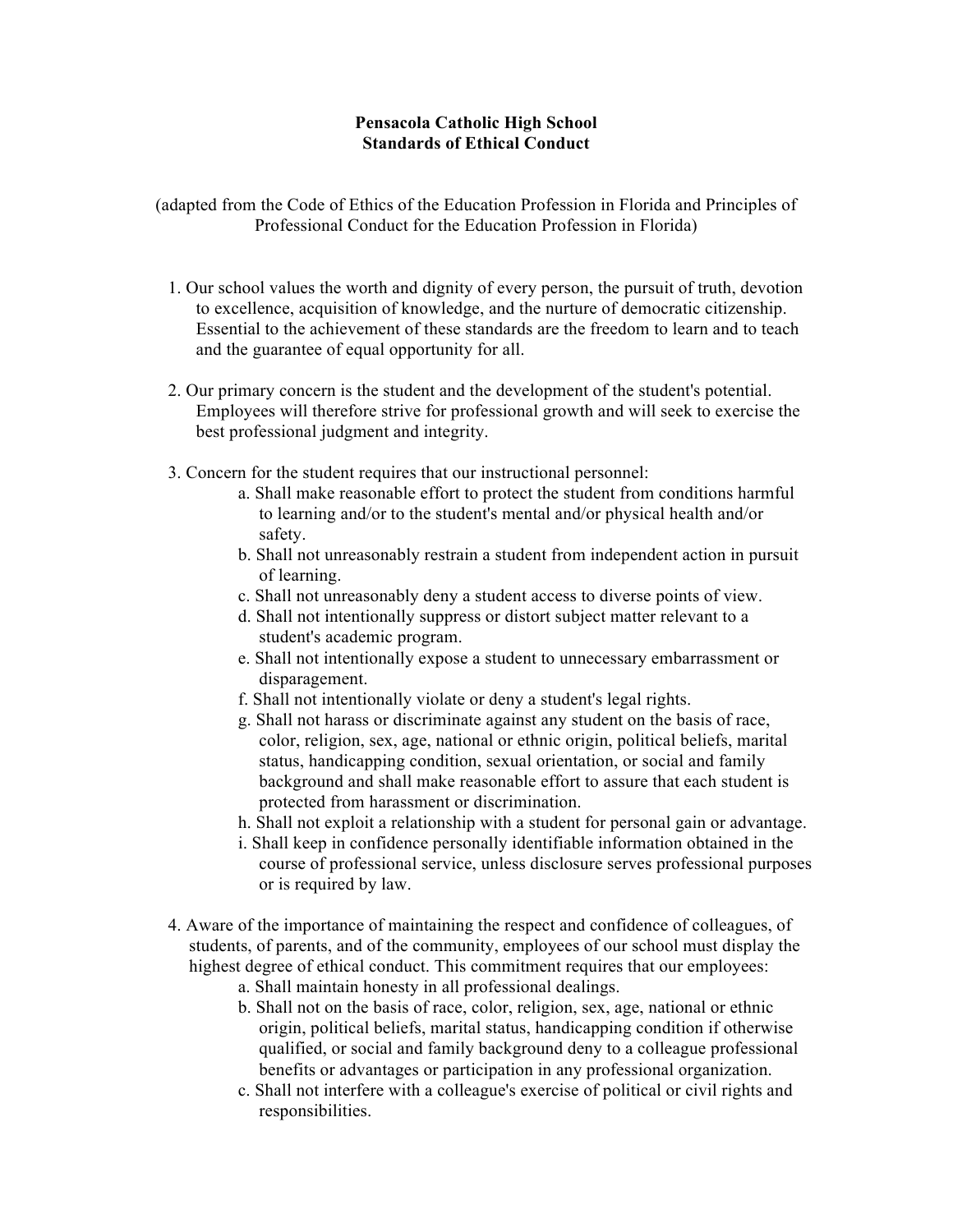- d. Shall not engage in harassment or discriminatory conduct which unreasonably interferes with an individual's performance of professional or work responsibilities or with the orderly processes of education or which creates a hostile, intimidating, abusive, offensive, or oppressive environment; and, further, shall make reasonable effort to assure that each individual is protected from such harassment or discrimination.
- e. Shall not make malicious or intentionally false statements about a colleague.

## **Training Requirement**

All instructional personnel and administrators are required as a condition of employment to complete training on these standards of ethical conduct.

## **Reporting Misconduct by Instructional Personnel and Administrators**

All employees and administrators have an obligation to report misconduct by instructional personnel and school administrators which affects the health, safety, or welfare of a student. Examples of misconduct include obscene language, drug and alcohol use, disparaging comments, prejudice or bigotry, sexual innuendo, cheating or testing violations, physical aggression, and accepting or offering favors. Reports of misconduct of employees should be made to the chief school administrator. Reports of misconduct committed by administrators should be made to the Superintendent of Schools, (850) 435-3540.

Legally sufficient allegations of misconduct by Florida certified educators will be reported to the Office of Professional Practices Services. Policies and procedures for reporting misconduct by instructional personnel or school administrators which affects the health, safety, or welfare of a student are posted in the Faculty Room and on our Web site at Faculty: Professional Practices.

### **Reporting Child Abuse, Abandonment or Neglect**

All employees and agents have an affirmative duty to report all actual or suspected cases of child abuse, abandonment, or neglect. Call 1-800-96-ABUSE or report online at: http://www.dcf.state.fl.us/abuse/report/.

#### Signs of Physical Abuse

The child may have unexplained bruises, welts, cuts, or other injuries; broken bones; or burns. A child experiencing physical abuse may seem withdrawn or depressed, seem afraid to go home or may run away, shy away from physical contact, be aggressive, or wear inappropriate clothing to hide injuries.